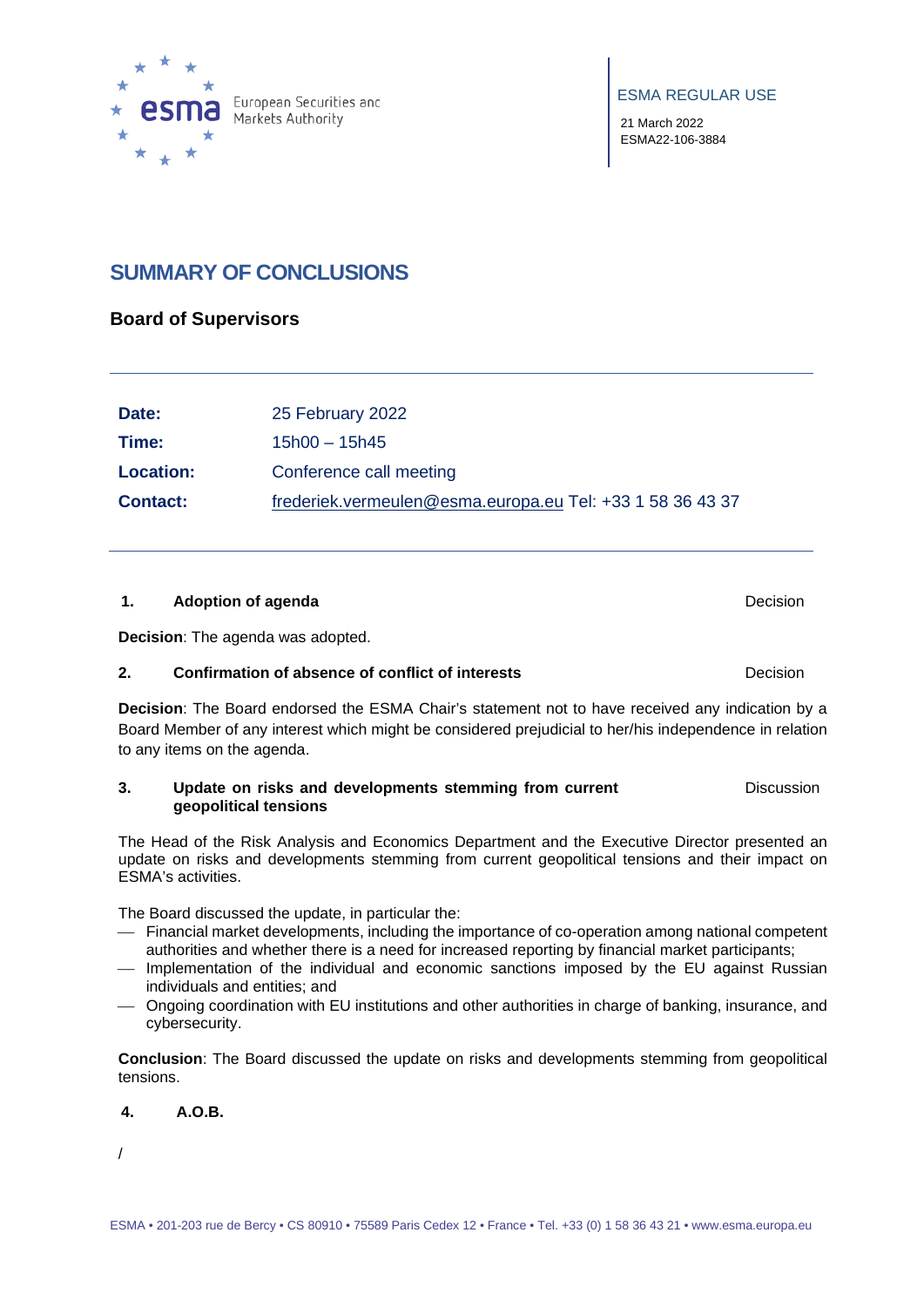

# **Participants list**

# **Voting members**

| <b>Member State</b> | Representative             | <b>Accompanying Person</b> |
|---------------------|----------------------------|----------------------------|
| Belgium             | Jean-Paul Servais          |                            |
| <b>Bulgaria</b>     | 1                          |                            |
| Czech Republic      | Karel Juráš (alternate)    |                            |
| Denmark             | Karen Dortea Abelskov      |                            |
| Germany             | Thorsten Pötzsch           |                            |
| Estonia             | Andre Nõmm                 |                            |
| Ireland             | Patricia Dunne (alternate) |                            |
| Greece              | Vassiliki Lazarakou        |                            |
| Spain               | Rodrigo Buenaventura       |                            |
| France              | Robert Ophèle              |                            |
| Croatia             | Ante Žigman                |                            |
| Italy               | Paolo Savona               | Carlo Comporti (alternate) |
| Cyprus              | George Theocharides        |                            |
| Latvia              | Girts Ruda (alternate)     |                            |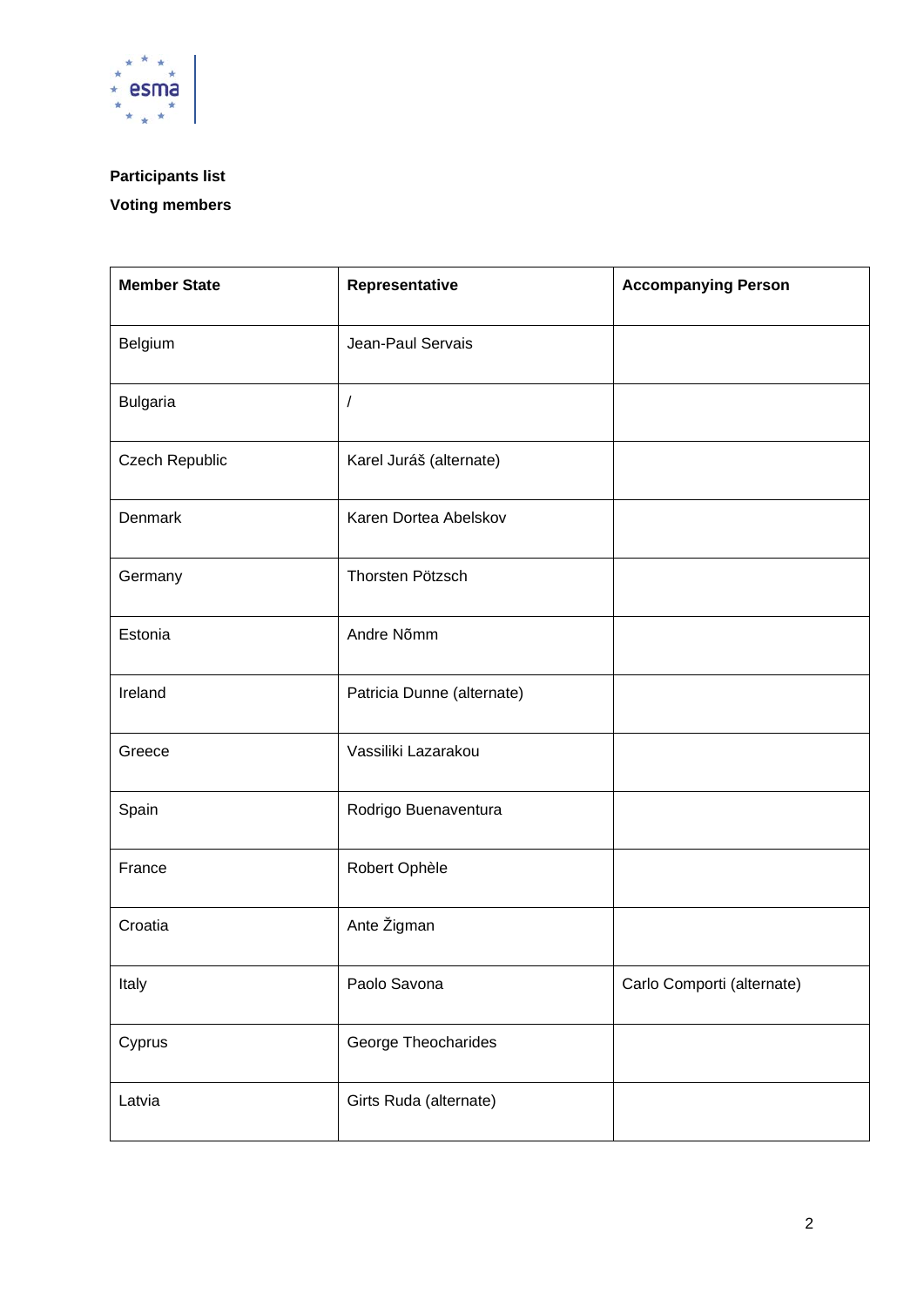

| Lithuania         | Vaidas Cibas (alternate)   |  |
|-------------------|----------------------------|--|
| Luxembourg        | <b>Claude Marx</b>         |  |
| Hungary           | Gergő Szeniczey            |  |
| Malta             | Christopher Buttigieg      |  |
| Netherlands       | Laura van Geest            |  |
| Austria           | <b>Eduard Müller</b>       |  |
| Poland            | Magdalena Łapsa-Parczewska |  |
| Portugal          | Tiago Matias (alternate)   |  |
| Romania           | Oana Ștefănoiu (alternate) |  |
| Slovenia          | Anka Čadež                 |  |
| Slovakia          | Peter Tkáč                 |  |
| Finland           | Anneli Tuominen            |  |
| Sweden            | Erik Thedéen               |  |
| <b>ESMA Chair</b> | Verena Ross                |  |

## **Non-voting members**

| <b>European Commission</b> | Ugo Bassi                  |  |
|----------------------------|----------------------------|--|
| EBA                        | Anne Tiedemann (alternate) |  |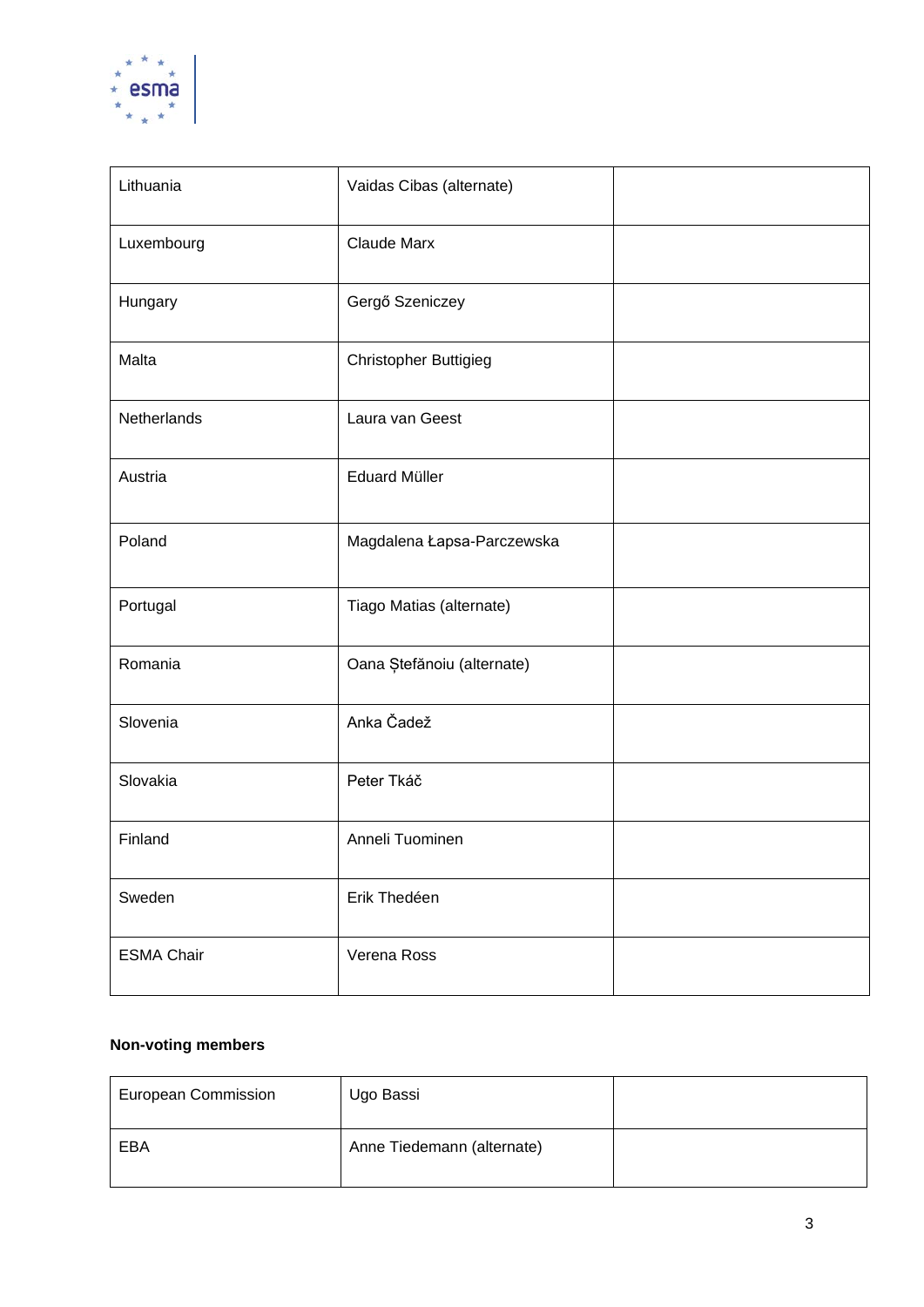

| <b>EIOPA</b>                       | Petr Jakubik (alternate)        |  |
|------------------------------------|---------------------------------|--|
| <b>ESRB</b>                        | Francesco Mazzaferro            |  |
| Iceland                            | <b>Unnur Gunnarsdottir</b>      |  |
| Liechtenstein                      | Reto Degen (alternate)          |  |
| Norway                             | Anne Merethe Bellamy            |  |
| <b>EFTA Surveillance Authority</b> | Marianne Arvei Moen (alternate) |  |

## **ESMA**

| <b>Executive Director</b>                          | Natasha Cazenave    |
|----------------------------------------------------|---------------------|
| <b>Summary of Conclusions</b>                      | Frederiek Vermeulen |
|                                                    | Laura Weil          |
| Head of the Risk Analysis and Economics Department | <b>Steffen Kern</b> |

Done at Paris on 21 March 2022

Verena Ross

Chair

For the Board of Supervisors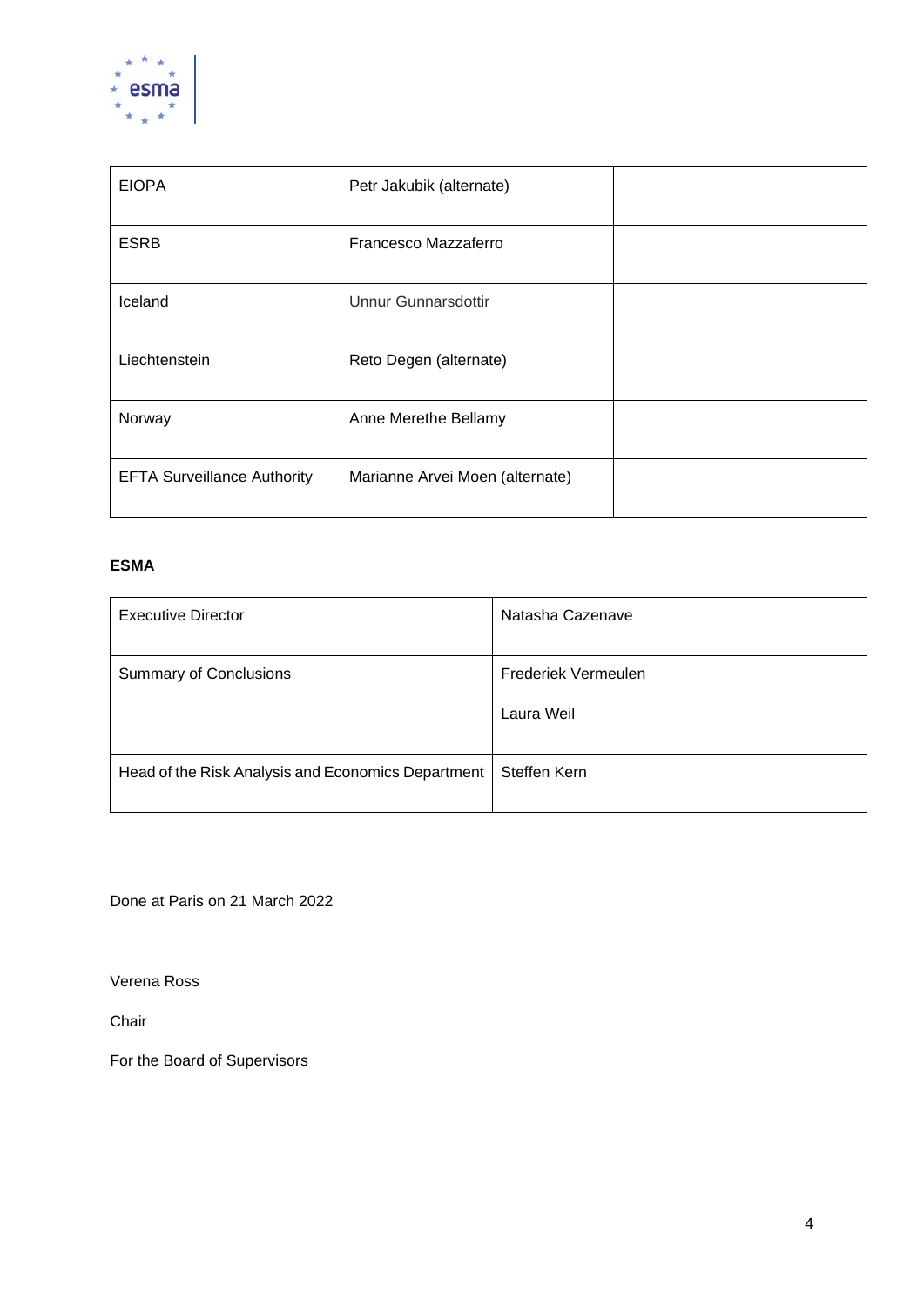# **ANNEX:**

# **OUTCOME OF WRITTEN PROCEDURES**

## **Written Procedures (outcomes from 10 February to 24 February 2022)**

## **1.** Sustainable Finance Roadmap 2022-2024 10 February 2022

1) Roadmap

**Decision**: The Board adopted the Sustainable Finance Roadmap 2022-2024.

#### **2. Recommendations to the CySEC on the supervision of crossborder activities of investment firms**

1) Recommendations **Decision Decision** 

**Decision**: The Board adopted the recommendations to the CySEC on the supervision of cross-border activities of investment firms. George Theocharides (CY) abstained in line with ESMA's conflict-of-interest policy.

| <b>Board Member</b>        | Approval                | Objection | Abstain |
|----------------------------|-------------------------|-----------|---------|
| Jean-Paul Servais (BE)     | X                       |           |         |
| Mariya Filipova (BG)       | X                       |           |         |
| Vojtěch Belling (CZ)       | X                       |           |         |
| Karen Dortea Abelskov (DK) | X                       |           |         |
| Thorsten Pötzsch (DE)      | X                       |           |         |
| Andre Nõmm (EE)            | X                       |           |         |
| Derville Rowland (IE)      | $\overline{\mathsf{x}}$ |           |         |
| Vasiliki Lazarakou (EL)    | X                       |           |         |
| Rodrigo Buenaventura (ES)  | X                       |           |         |
| Ante Žigman (HR)           | X                       |           |         |
| Robert Ophèle (FR)         | X                       |           |         |
| Paolo Savona (IT)          | X                       |           |         |
| George Theocharides (CY)   |                         |           | X       |
| Santa Purgaile (LV)        | X                       |           |         |
| Vaidas Cibas (LT)          | X                       |           |         |
| Claude Marx (LU)           | X                       |           |         |
| Gergő Szeniczey (HU)       | X                       |           |         |
| Christopher Buttigieg (MT) | X                       |           |         |
| Jos Heuvelman (NL)         | X                       |           |         |
| Eduard Müller (AT)         | Χ                       |           |         |
| Magdalena<br>Łapsa-        | X                       |           |         |
| Parczewska (PL)            |                         |           |         |
| Gabriel Bernardino (PT)    | X                       |           |         |
| Gabriel Gradinescu (RO)    | Χ                       |           |         |

21 February 2022